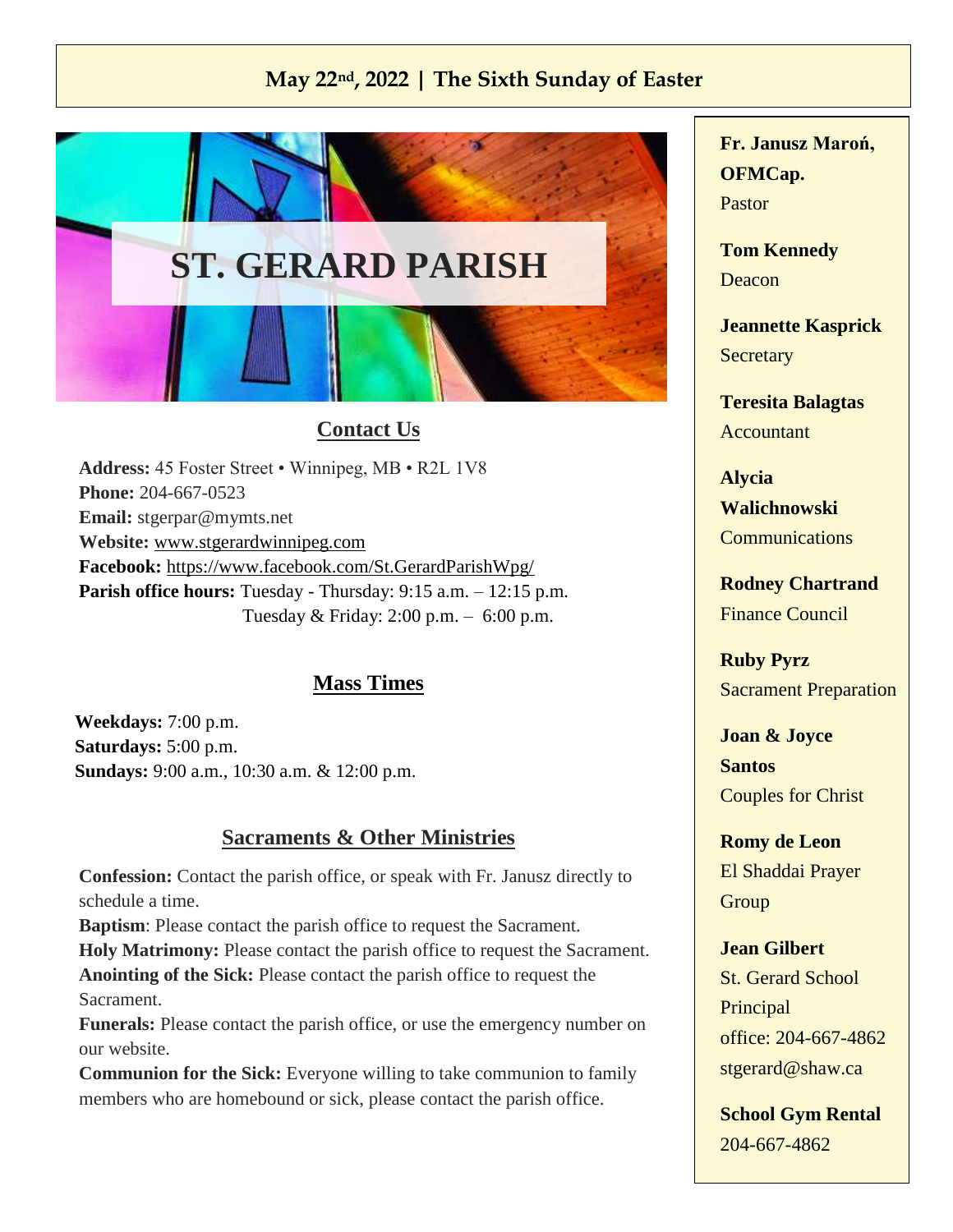**Please keep the following parishioners in your prayers:** Larry Partap, Grace Picur and Ray & Kay Rainka.

**Our next special collection for our Window Project will take place on** 

**May 28th & 29th .** Special collection envelopes will be distributed after each Mass, and will also be available at the back of the church. Thank you in advanced for your generous support, we look forward to completing the work on this portion of our project!

**Attention, Lectors and Extraordinary Ministers of the Eucharist!** There will be training for all current Lectors and Extraordinary Ministers of the Eucharist and those who wish to serve as ministers in our church. The training session for Extraordinary Ministers of the Eucharist will take place at 7:30 p.m. on Friday, June  $10<sup>th</sup>$ . The training session for Lectors will take place at 7:30 p.m. on Friday, June  $17<sup>th</sup>$ . If you cannot attend, please inform the parish office.

**Please keep the young people of our parish preparing to receive the Sacraments in your prayers.** 

**Upcoming Mass Schedule Date Time Intention & Requested by** May  $21<sup>st</sup>$  5:00 p.m. Dec. Ted Ziemski – the family May 22<sup>nd</sup> 9:00 a.m. 10:30 a.m. Dec. William & Mary Picur – Jim & Grace 12:00 p.m. Dec. Jan & Jana Gocik – Gocik family Dec. Pauline McKenzie – her family May 23rd 7:00 p.m. Blessings for Lisa and her family – her parents May  $24<sup>th</sup>$  7:00 p.m. Blessings for Lisa and her family – her parents May  $25<sup>th</sup>$  7:00 p.m. Dec. Ladislav Kucar – Gocik family May  $26<sup>th</sup>$  7:00 p.m. Blessings & good health for Maria Kucarova – Gocik family May  $27<sup>th</sup>$  7:00 p.m.  $27<sup>th</sup>$  Wedding anniversary of Elizabeth & Virgilio Villavicencio – the family May  $28<sup>th</sup>$  5:00 p.m. Dec. Constancio Magbag – Rose Magbag May  $29<sup>th</sup>$ 10:30 a.m. Dec. Pauline McKenzie – her family 12:00 p.m. Blessings & good health for Paul Gocik & 9:00 a.m. Dec. Salvador Cruz – Lerma & family family – Gocik family May  $30<sup>th</sup>$  7:00 p.m. Dec. Valentina Tuano – Tuano family May  $31^{st}$  7:00 p.m. Blessings for Lisa & Michelle – their parents June  $1<sup>st</sup>$  7:00 p.m. Blessings for Lisa & Michelle – their parents June  $2<sup>nd</sup>$  7:00 p.m. Maria Noguera – Espinoza family June  $3<sup>rd</sup>$  6:00 p.m. 7:00 p.m. Adoration of the Blessed Sacrament Mass June  $4<sup>th</sup>$  5:00 p.m. Thanksgiving of Jose & Maria Espinoza June  $5<sup>th</sup>$  9:00 a.m. 10:30 a.m. Dec. Lillian & William Olin – Jim & Grace 12:00 p.m. MassDec. Pauline McKenzie – her family Picur

Confirmation will be celebrated on Friday, May 27<sup>th</sup> beginning at 7:00 p.m. with Archbishop Albert presiding. First Communion will be celebrated on Sunday, May 29<sup>th</sup> at 3:00 p.m. All are welcome to attend these celebrations.

**Saturday, May 21st is Fr. Janusz's birthday!** Please take a moment to say a prayer for him and wish him all the best!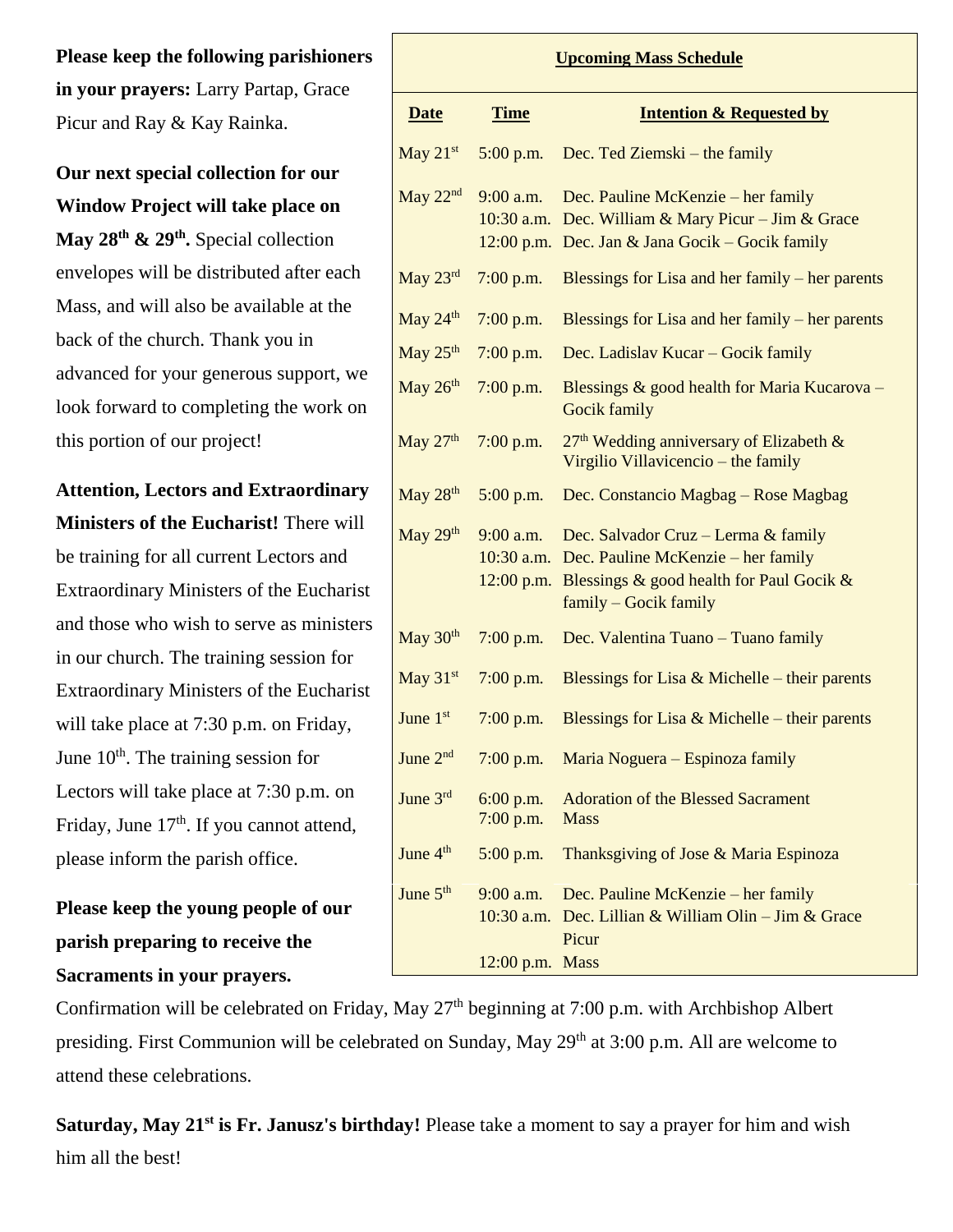**Save the date!** Family Barbeque on Sunday, June 12<sup>th</sup> from 10:00 a.m. - 2:00 p.m. on the St. Gerard school grounds. The St. Gerard Ladies Group & Knights of Columbus invite you to join us for this fundraiser barbeque to raise funds for our window project. Rain or shine. A 50/50 draw will be held. Hot dog combo \$5.00, hamburger combo \$6.00. Bring your own lawn chair. In case of rain we will have access to the school gym.

**Earlier this month, direct deposit sign-up forms were mailed out.** There will be someone available after each Mass on Saturday, May 21<sup>st</sup> and Sunday, May 22<sup>nd</sup> to assist anyone who wants to drop off their direct deposit form which they received in the mail.

**The 2022 Manitoba Walk for Life will take place on Saturday, May 28th at 10:00 a.m. in the K. R. Barkman Park in Steinbach, MB.** Participants will be able to listen to pro-life speakers, join the walk, enjoy a bbq hotdog, and show support for a culture of life! Email [contact@lifeculture.ca](mailto:contact@lifeculture.ca) or call 204-326-5433 for more information.

**The St. Malo Catholic Summer Camps offer your child (ages 5 to 17) unforgettable summer camp experiences in English or in French!** Going to summer camp is the perfect way for your child to experience new activities, grow in character, make lifelong friendships, and most importantly, have fun! All of this in a positive Catholic setting. During their week at camps, campers have fun with archery, mountain biking, canoeing, beach time, sports, campfires, music, and gain a deeper understanding of God's goodness and mercy! Take advantage of the Early-bird \$50 discount by registering before Midnight, May 31<sup>st</sup>. For more information or to register, visit<www.catholicway.net/summer-camps> or email [camps@catholicway.net.](mailto:camps@catholicway.net)

**Theology on Tap is back!** Join Theology on Tap on Monday, June 6<sup>th</sup> at 6:00 p.m. at Smitty's Restaurant (1629 Kenaston Blvd.) for discussion on the dignity of the human person with Life Culture Canada and Development and Peace. Come for dinner, drinks and discussion. Stay for joyful fellowship with young adults! Contact Yssa at [ylicsi@archsaintboniface.ca](mailto:ylicsi@archsaintboniface.ca) for more details.

**You are invited to join our Archdiocese as we celebrate the ordination to the to the Priesthood of Paul Nguyen and Serge Buissé!** Rev. Deacon Paul Nguyen will be ordained on Saturday, June 4<sup>th</sup> at 10:00 a.m., and Rev. Deacon Serge Buissé will be ordained on Friday, July 8<sup>th</sup> at 7:00 p.m. Both celebrations will take place at St. Boniface Cathedral. These celebrations will be livestreamed, and can be accessed via the YouTube channel of St. Boniface Cathedral Parish: [live.cstboniface.ca.](live.cstboniface.ca) As we rejoice at the promise of new workers in the vineyard of the Lord, please remember to keep Paul and Serge in your prayers.